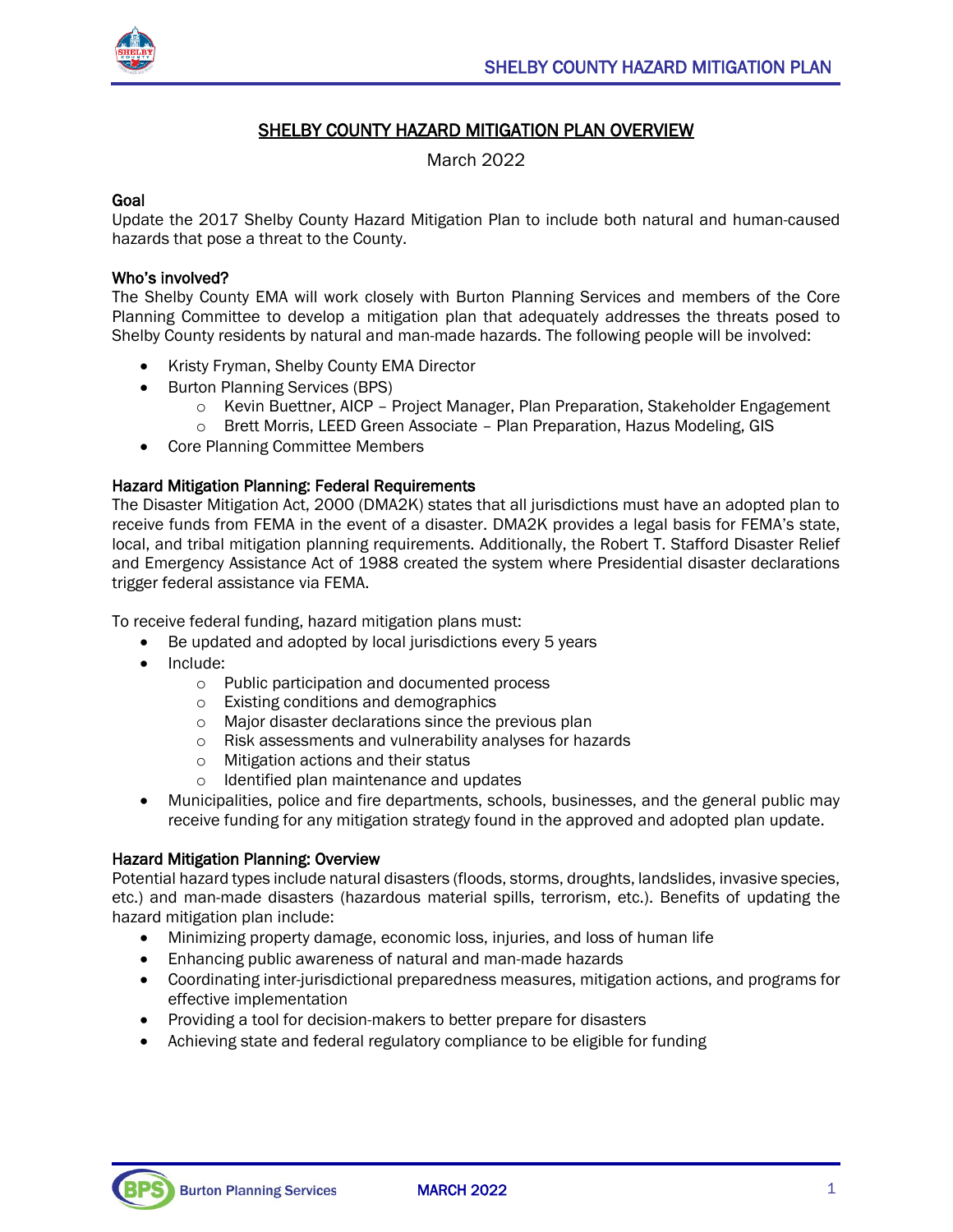

#### Hazard Mitigation Planning: Process and Schedule

FEMA focuses on the mitigation strategies, on the intent and compliance of the plan, and on the planning process. Milestones for the Shelby County Hazard Mitigation Plan are indicated below.





(1) Stakeholder Kickoff, via email - early Mar 2022

(2) Stakeholder/Public Meeting #1 - 4/27/21

(3) Stakeholder/Public Meeting #2 - 6/7/22 (4) 15/30-Day Public Comment Period - August 2022

## 1) Stakeholder Kickoff, via mail/email: March 2022

#### 2a) Stakeholder Meeting #1:

Wednesday, April 27, 2022, at 9:30am

- Link: [Join Meeting](https://teams.microsoft.com/l/meetup-join/19%3ameeting_NzllYWMyYWMtNmU3NC00N2EyLWJhZGMtY2YyZDlkNWRlNTJl%40thread.v2/0?context=%7b%22Tid%22%3a%22dcf31e23-3f80-447b-a1a1-395a27d1bed4%22%2c%22Oid%22%3a%221195fe3b-b2a6-410e-ba4a-0fb06f0f9706%22%7d)
- Phone Number: (469) 998-7570
- Access Code: 378 074 90#

## 2b) Public Meeting #1: Wednesday, April 27, 2022, at 6:30pm

- Link: [Join Meeting](https://teams.microsoft.com/l/meetup-join/19%3ameeting_ZjQ3MTJmMDEtMDBjMC00NjY2LThjMzgtODNkOWYxZDY1ZGM1%40thread.v2/0?context=%7b%22Tid%22%3a%22dcf31e23-3f80-447b-a1a1-395a27d1bed4%22%2c%22Oid%22%3a%221195fe3b-b2a6-410e-ba4a-0fb06f0f9706%22%7d)
- Phone number: (469) 998-7570
- Access Code: 339 983 084#

## 3a) Stakeholder Meeting #2: Tuesday, June 7, 2022, at 9:30am

- Link: [Join Meeting](https://teams.microsoft.com/l/meetup-join/19%3ameeting_NDVmZmFiNGUtYWM5Ny00ZjYwLWJiZjAtMGZmMzcyNjI5ZTEx%40thread.v2/0?context=%7b%22Tid%22%3a%22dcf31e23-3f80-447b-a1a1-395a27d1bed4%22%2c%22Oid%22%3a%221195fe3b-b2a6-410e-ba4a-0fb06f0f9706%22%7d)
- Phone number: (469) 998-7570
- Access Code: 728 260 936#

## 3b) Public Meeting #2: Tuesday, June 7, 2022, at 6:30pm

- Link: [Join Meeting](https://teams.microsoft.com/l/meetup-join/19%3ameeting_OTkxNGY4MTctNmU1NC00YzE5LTk2NjUtNjhjMDU4OTE1OGQ5%40thread.v2/0?context=%7b%22Tid%22%3a%22dcf31e23-3f80-447b-a1a1-395a27d1bed4%22%2c%22Oid%22%3a%221195fe3b-b2a6-410e-ba4a-0fb06f0f9706%22%7d)
- Phone number: (469) 998-7570
- Access Code: 443 800 980#

## 4) Public Comment Period: November 2022